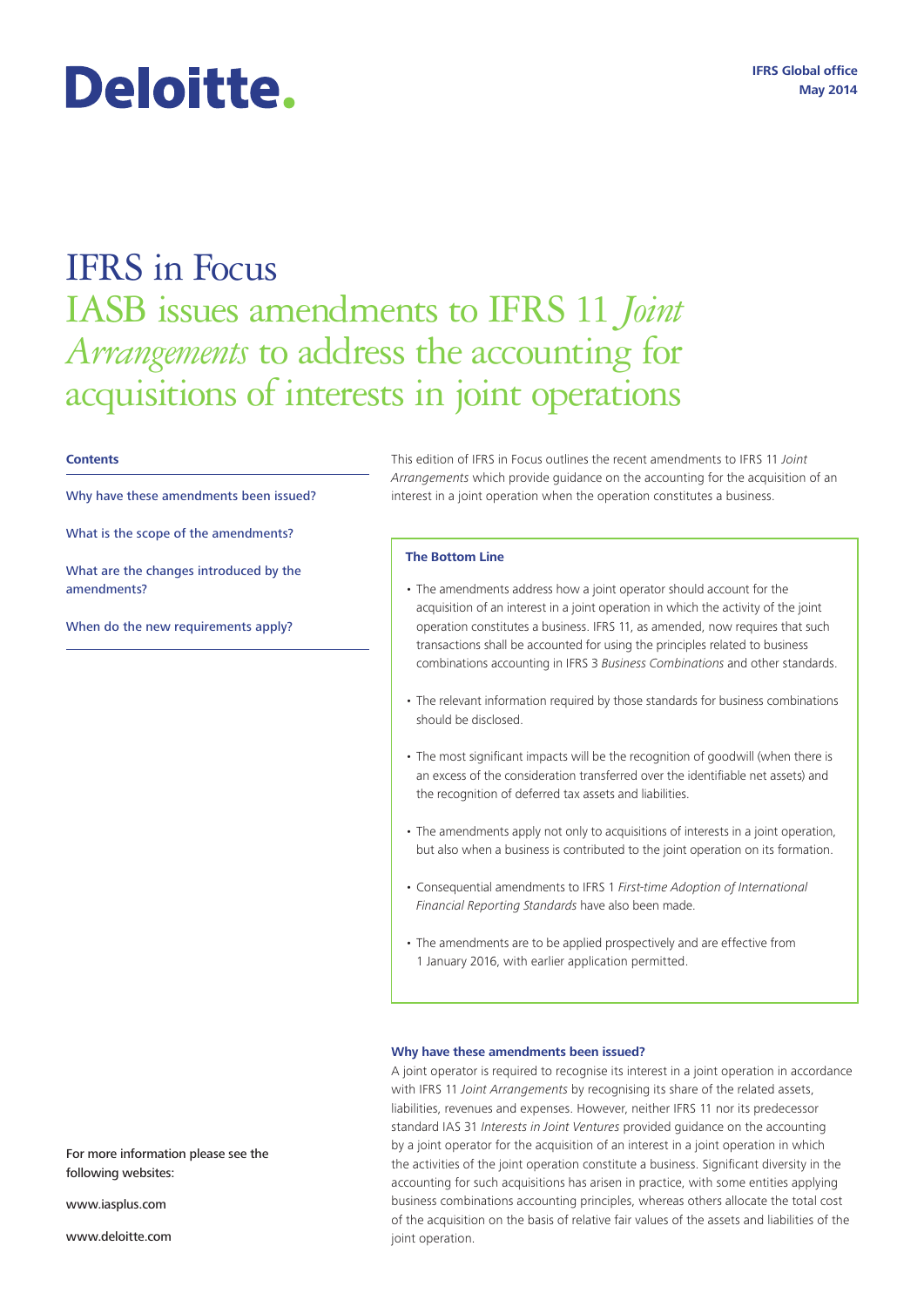This resulted, for example, in the premium paid in addition to the fair value of the net assets being recognised as goodwill in some cases but being allocated to the identifiable assets in other cases. As a result of the lack of guidance in IFRS 11, the IASB was concerned that this diversity would continue. Consequently, the IASB amended IFRS 11 to address the accounting for acquisitions of interests in joint operations.

# **What is the scope of the amendments?**

The amendments apply to the acquisition of an interest in a joint operation in which the activity of the joint operation constitutes a business, as defined in IFRS 3 *Business Combinations.* It applies to the acquisition of the initial interest as well as any additional interests in a joint operation.

The amendments also apply to the acquisition of an interest in a joint operation on its formation if a business is contributed to the joint operation. However, the amendments do not apply when there is no existing business, i.e. if no existing business is contributed to the joint operation on its formation and the formation of the joint operation coincides with the formation of the business.

The amendments do not apply to the acquisition of an interest in a joint operation when the parties are under common control before and after the transaction and that control is not transitory.

### Observation

The scope of the amendments is limited and they do not provide guidance on a number of common transactions in which interests in joint operations are acquired, such as the contribution of an asset but not a business to a joint operation on its formation.

# **What are the changes introduced by the amendments?**

The amendments to IFRS 11 require that the relevant principles on business combinations accounting in IFRS 3 and other standards should be applied in accounting for the acquisition of an interest in a joint operation in which the activity constitutes a business. Accordingly, to the extent of its interest in the joint operation, a joint operator is required to:

- (i) measure the identifiable assets and liabilities at fair value (except for exceptions in IFRS 3 or other standards);
- (ii) recognise acquisition-related costs as expenses (except for costs to issue debt or equity securities);
- (iii) recognise deferred tax assets and deferred tax liabilities (except for deferred tax liabilities arising from the initial recognition of goodwill);
- (iv) recognise goodwill for any excess of the consideration transferred over the acquisition-date amounts of the net identifiable assets; and
- (v) perform an impairment test at least annually for a cash generating unit to which goodwill has been allocated.

A joint operator is also required to disclose the relevant information required by IFRS 3 and other standards for business combinations.

If an entity acquires an additional interest in a joint operation, previously held interests are not remeasured.

IFRS 1 *First-time Adoption of International Financial Reporting Standards* was also amended so that the exemption for past business combinations also applies to past acquisitions of interests in joint operations in which the activity of the joint operation constitutes a business.

### **When do the new requirements apply?**

The amendments to IFRS 11 apply prospectively for annual periods beginning on or after 1 January 2016. Earlier application is permitted. If an entity applies the amendments for an earlier period, it shall disclose that fact.

# **Observation**

The amendments to IFRS 11 apply prospectively, i.e. from the beginning of the first period in which the amendments are applied. Consequently, acquisitions of an interest in a joint operation in comparative periods should not be restated.

The consequential amendments to IFRS 1 apply for annual periods beginning on or after 1 January 2016. If the amendments to IFRS 11 are applied for an earlier period, the amendments to IFRS 1 should also be applied for that earlier period.